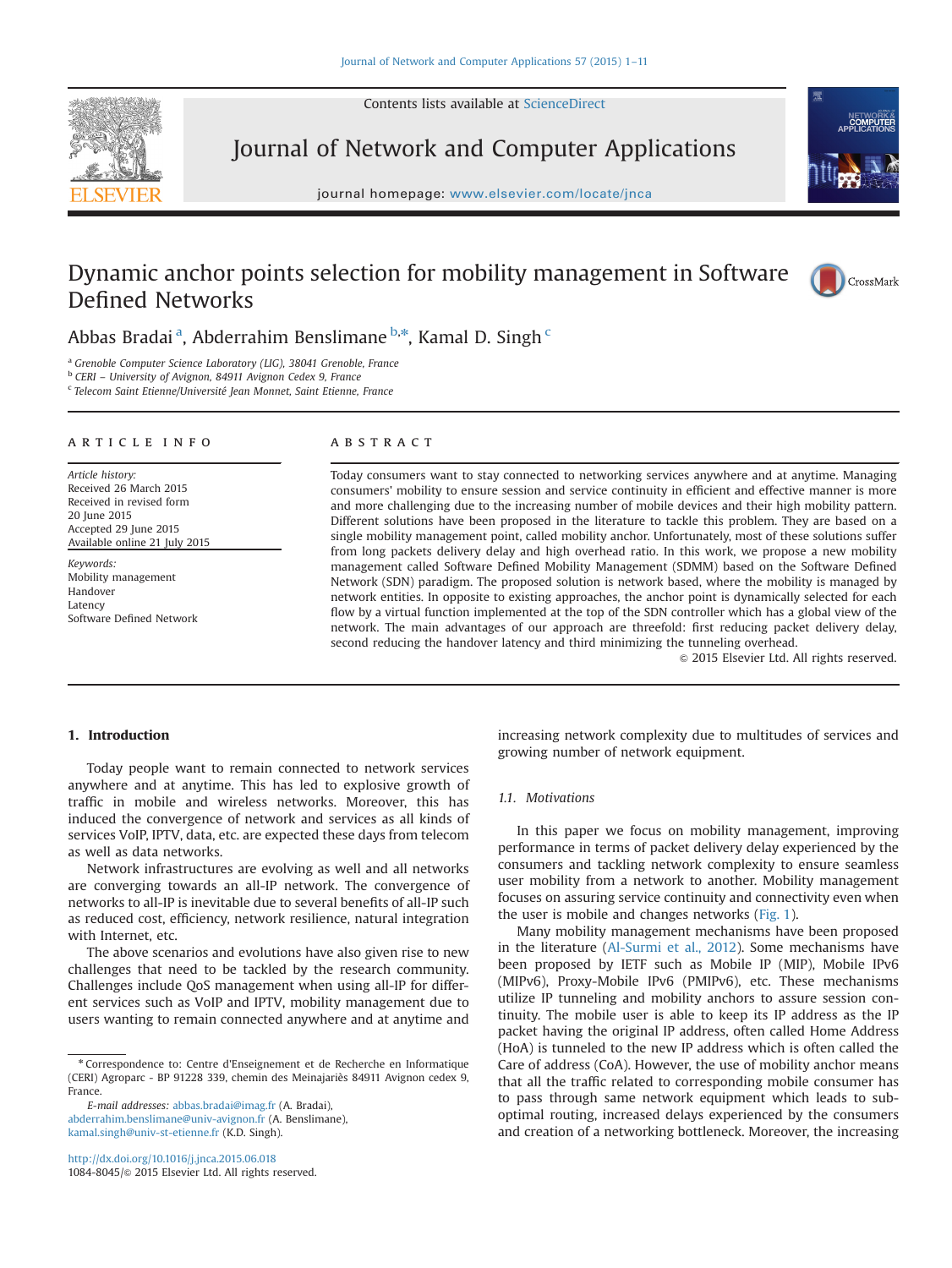

Fig. 1. Example of mobility management problem.

number of mobile devices and their increasing mobility behavior are making the management of mobility as well as management of related network devices more and more complex and challenging.

#### 1.2. Contributions

In this work, we propose a mobility management scheme, based on Software Defined Networking (SDN), to tackle the today's mobility management protocols problems. The philosophy of Software Defined Networking is to separate the control and the data plane. The control plane is logically centralized which controls the data forwarding elements in the network using an open interface. SDN originated from the need to solve the problem of increasing complexity of today's networks which are hard to evolve and manage. The key to solve the above problem is through the virtualization of the network by hiding the detailed configuration process from the network control. SDN is one of the ways towards the network virtualization and it provides a flexible and centralized way to configure the network elements.

Our SDN based mobility management solution takes optimal decisions related to establishing tunneling points in the network. Thus, we propose Virtual Mobility Anchor (VMA) functions and we use the SDN controller for optimal creation of IP tunneling points in the network. SDN capability is used to compile the above optimal configuration decisions into network forwarding rules. The SDN controller sends these rules to SDN switches which in turn implement them.

In this work, we take advantage of the global view of the network provided by the SDN controller to optimally decide the placement of tunneling points in the network, as a function of optimal route to the mobile node and as a function of load on prospective tunneling point routers for load balancing.

Our main contributions in this paper are as follows:

- 1) We propose a new architecture for user mobility management. The proposed architecture relies on the SDN paradigm, where the traditional mobility management equipment, such as the mobility anchor and the Mobility Access Gateway, are virtualized. Toward this goal, we introduce a set of virtual mobility management functions implemented on top of the SDN controller. These virtual functions, combined with SDN switches, play the role of the different mobility management equipment.
- 2) We model the problem of mobility management in SDN based architectures as a problem of dynamic selection of a set of switches, which will play the role of anchor points, for a given set of flows. The selection of anchor points should be optimal in such a way which minimizes the packets delay and leads to load balancing between the switches. To the best of our knowledge, we are the first to introduce the dynamic anchor points' selection for mobility management.
- 3) We prove that the problem of assigning switches to different flows is NP hard and we propose a heuristic algorithm to resolve it.

Unlike traditional approaches, our solution avoids single bottlenecks and does not suffer from sub-optimal routing. This leads to improved packet forwarding and load balancing which results in improved performance experienced by the user. This central approach significantly reduces the effort required to configure a complex network and at the same time improves upon the performance of traditional mobility management mechanisms.

#### 1.3. Paper organization

This paper is organized as follows. Section 2 provides the state of the art, Section 3 provides the details of the proposed SDN based mobility management solution, Section 4 uses simulation to provide the results and Section 5 concludes this paper.

#### 2. Related works and background

Mobility management is important for ensuring session continuity when a mobile node changes its network attachment point during handover. Various mobility management mechanisms are implemented in different protocol layers to target different functionalities (Zhang et al., 2014). In the physical layer, mobility management carries out the procedures of detach and attach to different access points during handover. In the network layer, mobility support deals with the change of the sub-network. Mobility support in this layer may be based on routing (for example used in Cellular IP Berrocal-Plaza et al., 2015) or mapping (used in Mobile IP (MIP) (Bernardos, 2014) and Proxy Mobile IP (PMIP) (Gundavelli et al., 2008)). In the transport layer, mobility management focuses on keeping the on-going TCP connection, even though the IP address changes (for example used in Mobile Stream Control Transmission Protocol (M-SCTP) (Riegel and Tuexen, 2007)). In the application layer, different mobility management approaches are used which can be specific to each application type (used e.g., in the Session Initiation Protocol (SIP) (Takahara, Nakamura, 2010)), or a middle-ware may be implemented between applications of two nodes to manage mobility, such as WiSwitch (Giordano et al., 2005). The network layer based scheme is the most popular one offering transparent mobility support to all kinds of applications. MIP (3GPP Technical Specification), PMIP (Johnson et al., 2004), and 3GPP mobility management (Bertin and Bonjour Bonnin, 2009), are examples of such scheme.

In the network layer, the Internet Engineering Task Force (IETF) has defined some IP mobility support protocols. In general there are host based mobility management protocols and network based mobility management protocols.

For host based mobility protocols, Mobile IPv6 (MIPv6) (Bertin and Bonjour Bonnin, 2009; Al-Surmi et al., 2012) has been proposed for a single node mobility support. In order to support mobility of a set of nodes Network Mobility protocol (NEMO) (Jeon et al., 2013) has been proposed by extending MIPv6. With MIPv6 when a mobile node (MN) changes its network during handover, it registers its new address with a mobility anchor, home agent (HA). Then a bi-directional tunnel between the MN and the HA is established for forwarding packets to the new location of MN. However, the signaling cost between MN and HA is high, mostly has to be done over the last mile wireless link and significantly adds to the handover delay as HA can be far from MN.

To reduce the long delay of signaling messages exchanged between a MN and a HA, Hierarchical Mobile IPv6 (HMIPv6) was proposed and standardized by IETF (Pentico, 2007). HMIPv6 sets up a local HA called Mobility Anchor Point (MAP), to handle MN mobility while the MN is still in the local region. In addition, in